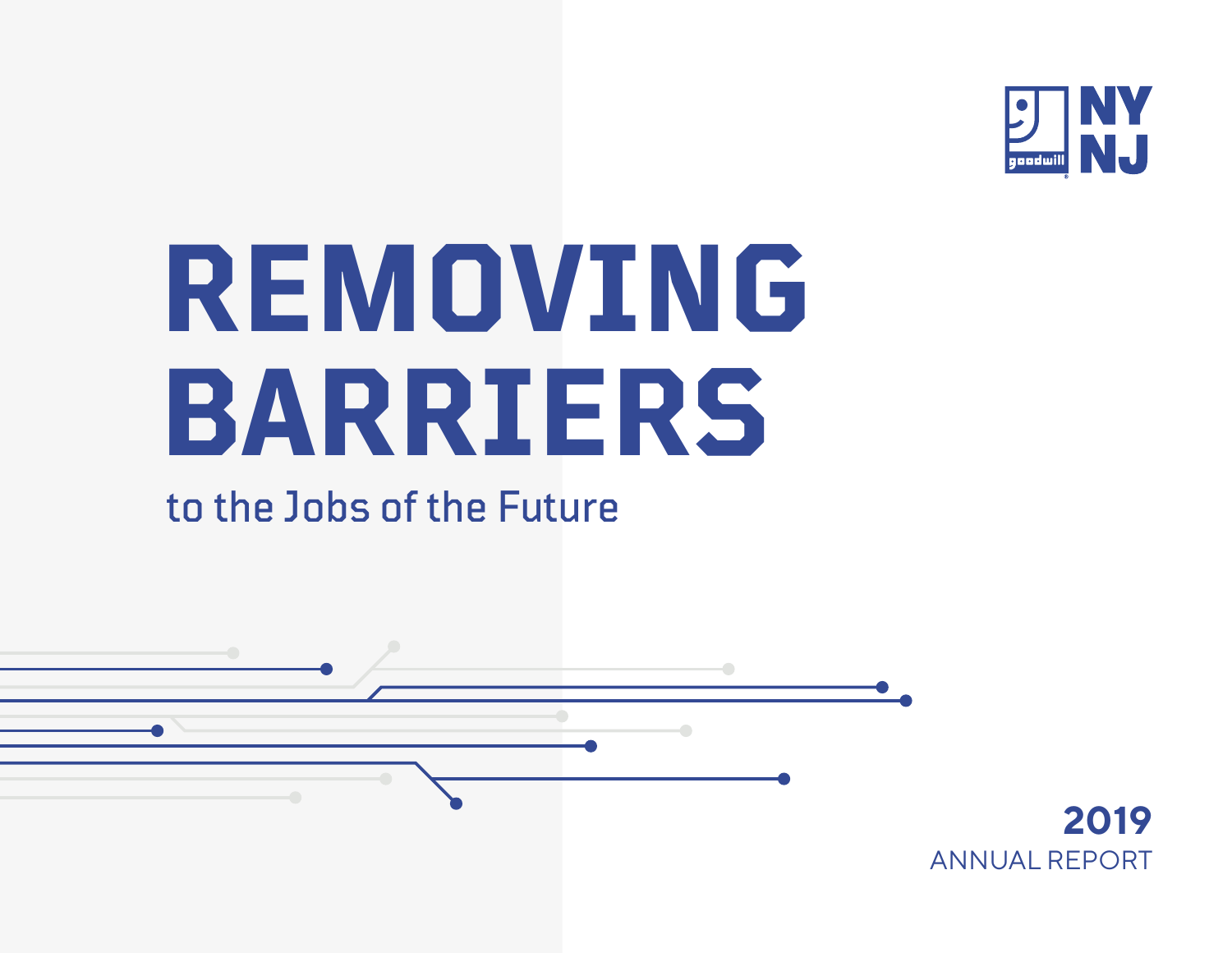# **TABLE OF CONTENTS**

 $\bullet$ 

 $\bullet$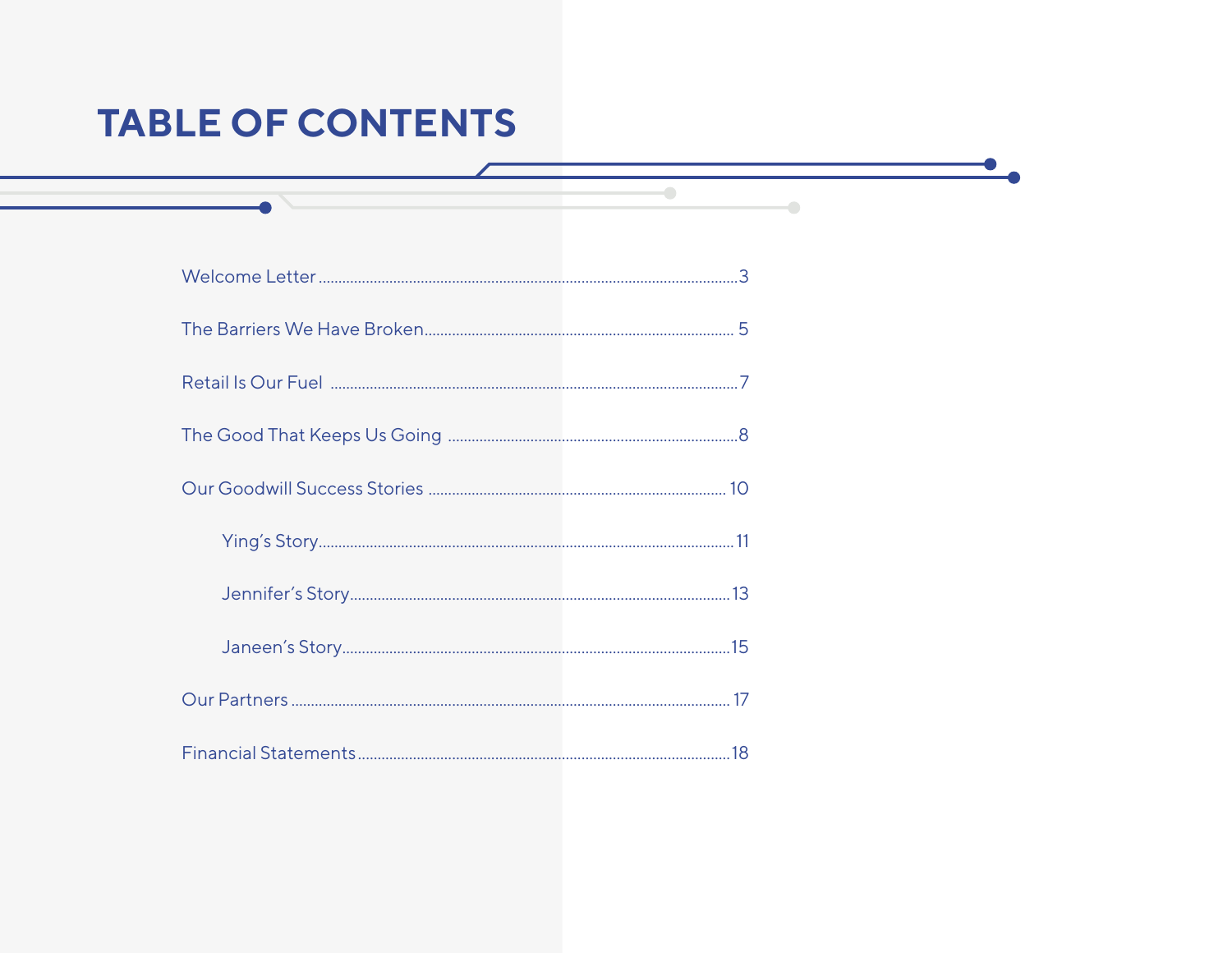# <span id="page-2-0"></span>**Welcome**

Dear Goodwill Friends,

Through the years since our founding in Brooklyn more than 100 years ago, Goodwill NYNJ has responded to the most pressing employment needs. Our founders trained people who were poor or disabled to mend clothes and furniture they could sell to support themselves. Last year, we responded to the increasing demand of the changing workplace. We grounded our core services to provide "Good skills for the changing workplace: Removing barriers to the workforce jobs of the future," the theme that guided us. Life as we knew it was rapidly changing – the way we do basic things like shopping, commuting, meeting, traveling all requiring technology skills that didn't even exist years ago.

You will read ahead about how we believe that a diverse workforce is the future of the technology economy. We don't have any pre-conceived ideas about what people can do. We know that their dreams and passion can guide them to ultimate success – Goodwill is here to provide the support, skill trainings, job coaches, wellness to get them there. This year we've highlighted several stories that connect to technology companies, skills and future of work. You can read about how we are committed to everyone being a part in our community.

For our stores, this past year we focused on making shopping convenient with staff picks and dedicated areas for quick #sustainablefashion as part of Curated. We expanded our offerings on ShopGoodwill.com and grew our Ecommerce department. All of our retail efforts are the fuel for our mission work.

We can't do it alone. We are grateful to the more than one million individual goods donors, event coordinators, and corporations who collected donations to fuel our mission of empowering individuals with disabilities and other barriers to employment to gain independence through the power of work.

 We believe that everyone has hire potential and nobody should be left behind that is why we served over 26,000 of our neighbors, friends, and classmates. Together, we are creating a world with no employment barriers for all!

Sincerely,



**KATY GAUL-STIGGE** *President & CEO*



**HENRY E. GOOSS** *Board Chair*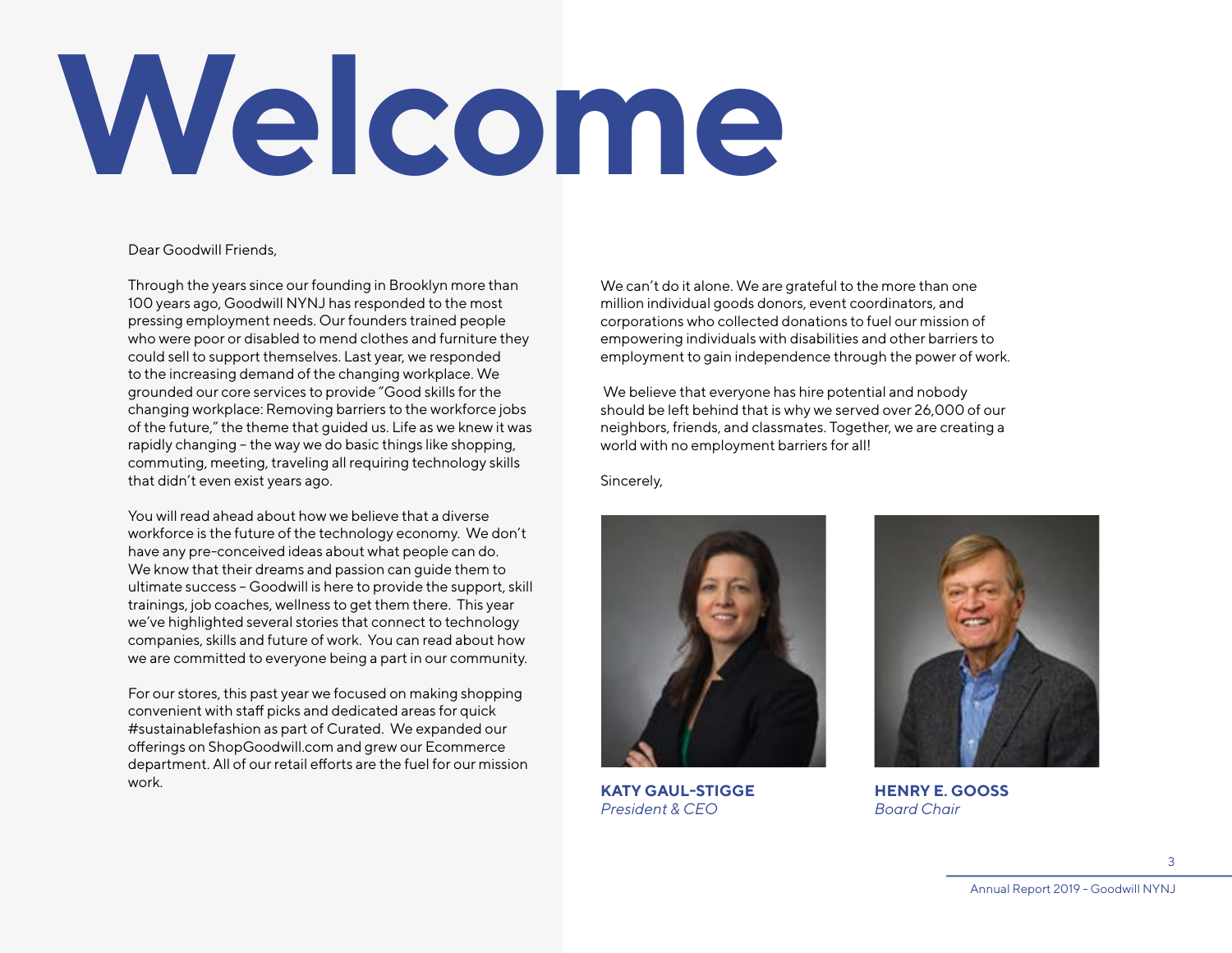**Co**<br> **S**<br> **S**<br> **S**<br> **S**<br> **S**<br> **C**<br> **C Goodwill ensures no one " is left behind and will be prepared in our ever changing job market.**

**- Katy Gaul-Stigge** *President & CEO*

Annual Report 2019 - Goodwill NYNJ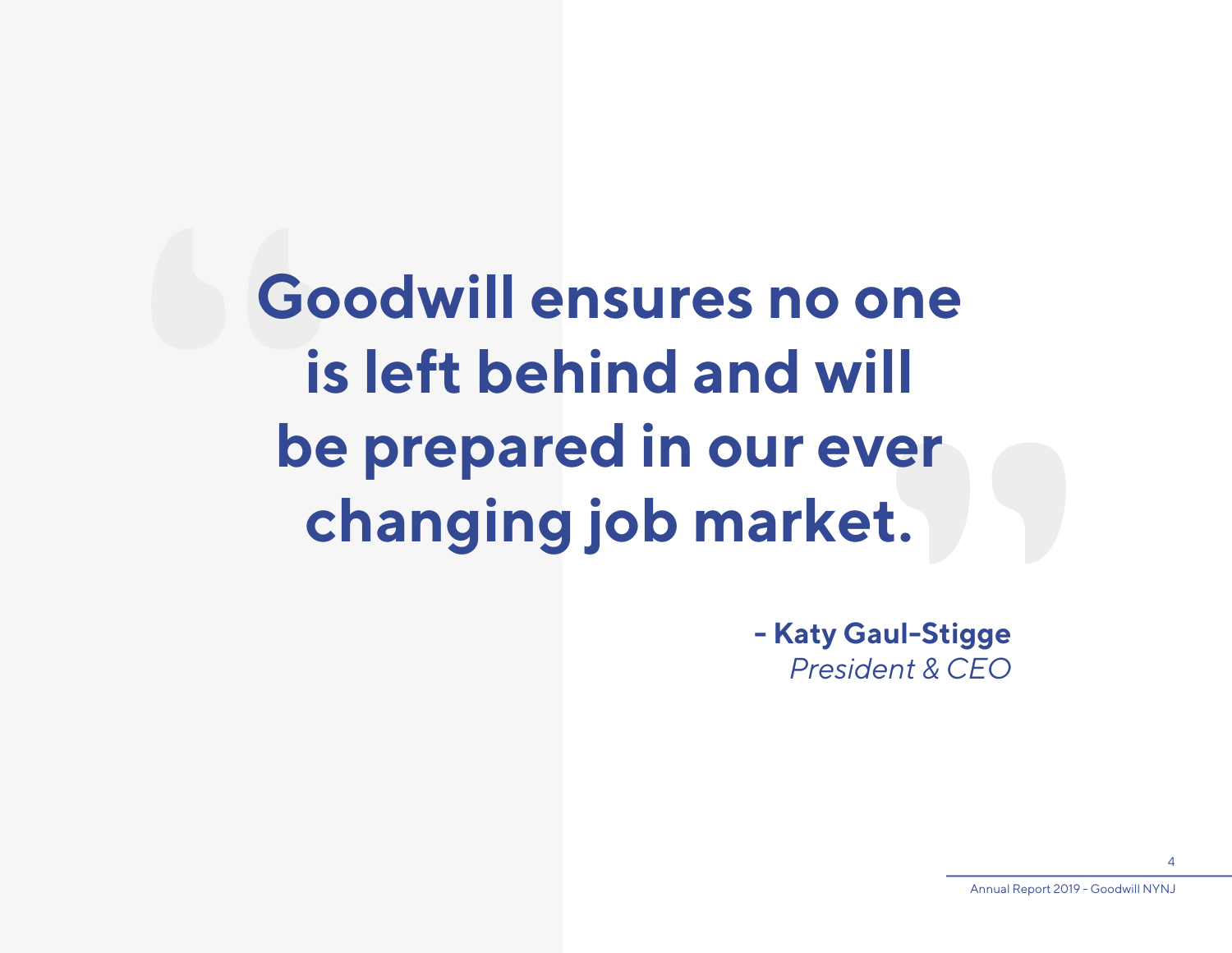<span id="page-4-0"></span>

# **The barriers we have broken:**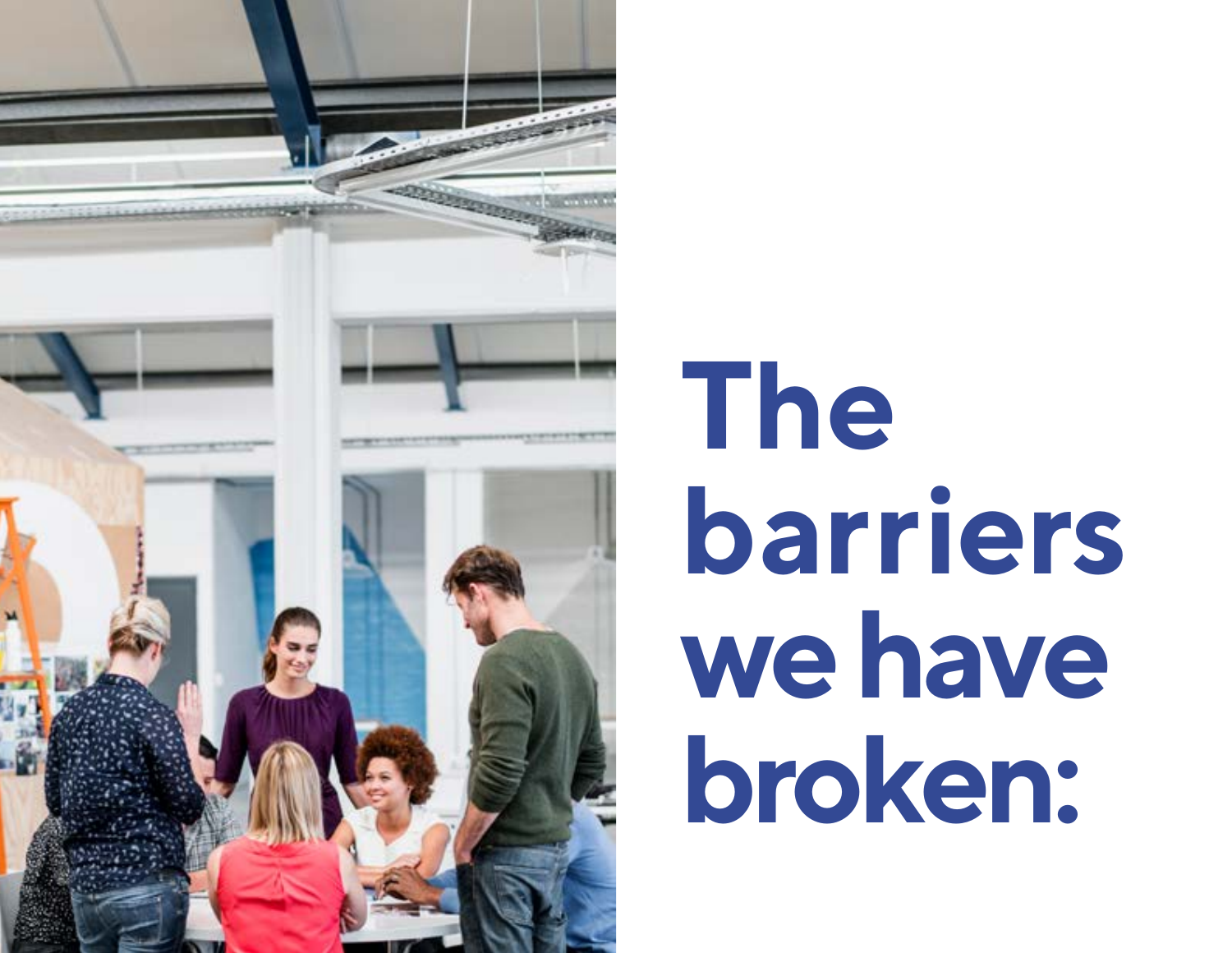

 $\triangle$ 

#### **1/1hr** Goodwill NYNJ helped one person get a job every hour of every business day.

## **679**

Temp workers are sent to work each day by GoodTemps, our temporary staffing division



## **26,437**

Residents of New York and New Jersey received job placement, training, on-the-job coaching, and retention services.

month

# **1,962**

People secured a job, including 780 individuals with disabilities outside our stores at NY or NJ hospitals, tech firms and public agencies.

**7,397** Out of the 26,437 are individuals with disabilities. $\bigcap$ 

# **40%**

Of those seeking public assistance has been provided training by Goodwill NYNJ, placing approximately 1 out of 4 individuals referred for job placements.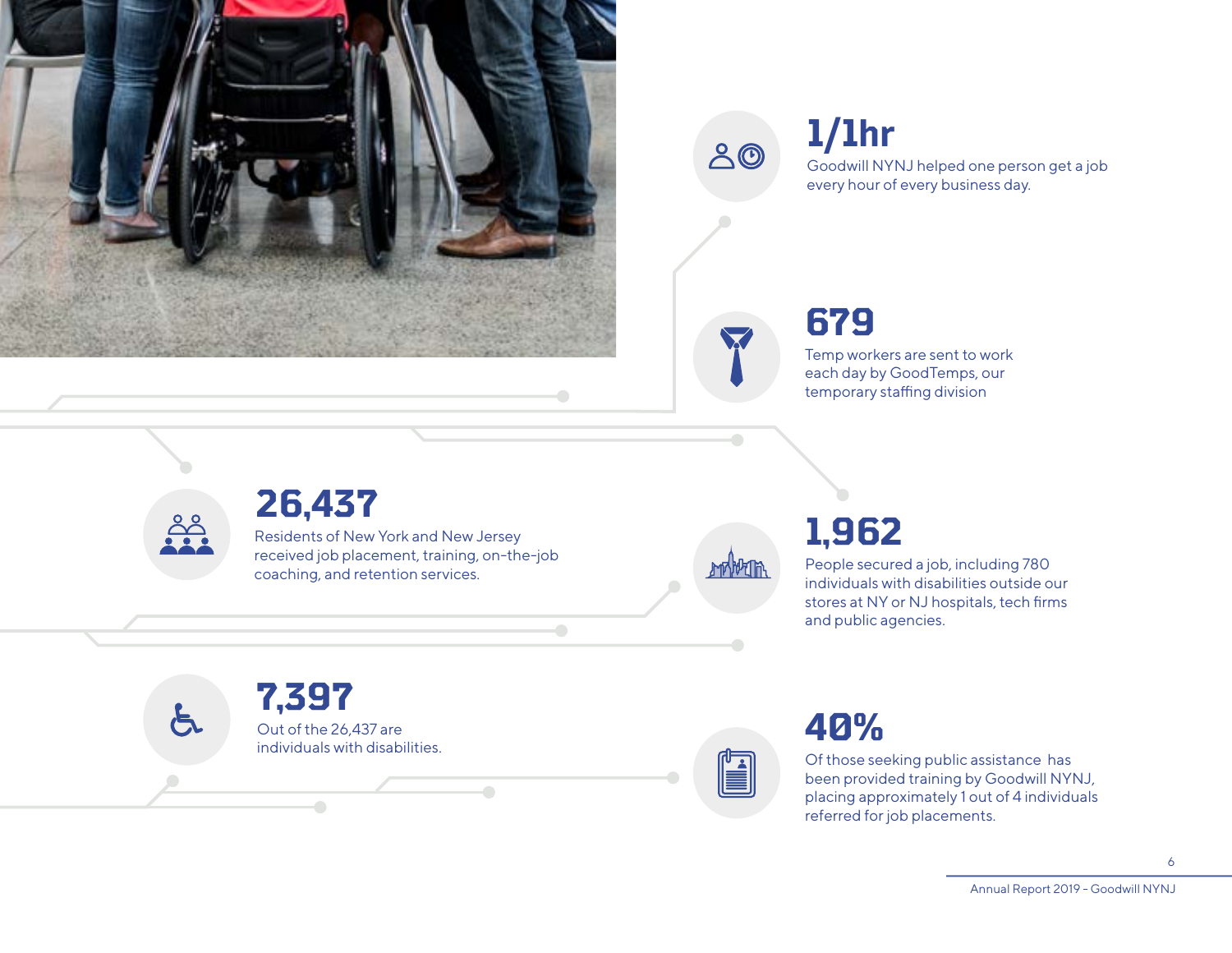<span id="page-6-0"></span>

# **Retail Is** Our retail stores exist to support our mission. Without<br>them we cannot continue to provide training, coaching<br>placement and other services for people on their<br>journey to finding employment. The ever expanding<br>thrift indust

them we cannot continue to provide training, coaching, placement and other services for people on their journey to finding employment. The ever expanding thrift industry is growing - projected to generate over \$40 billion over the next five years. In order for Goodwill NYNJ to ensure growth, we invested in our shopping and donation experiences.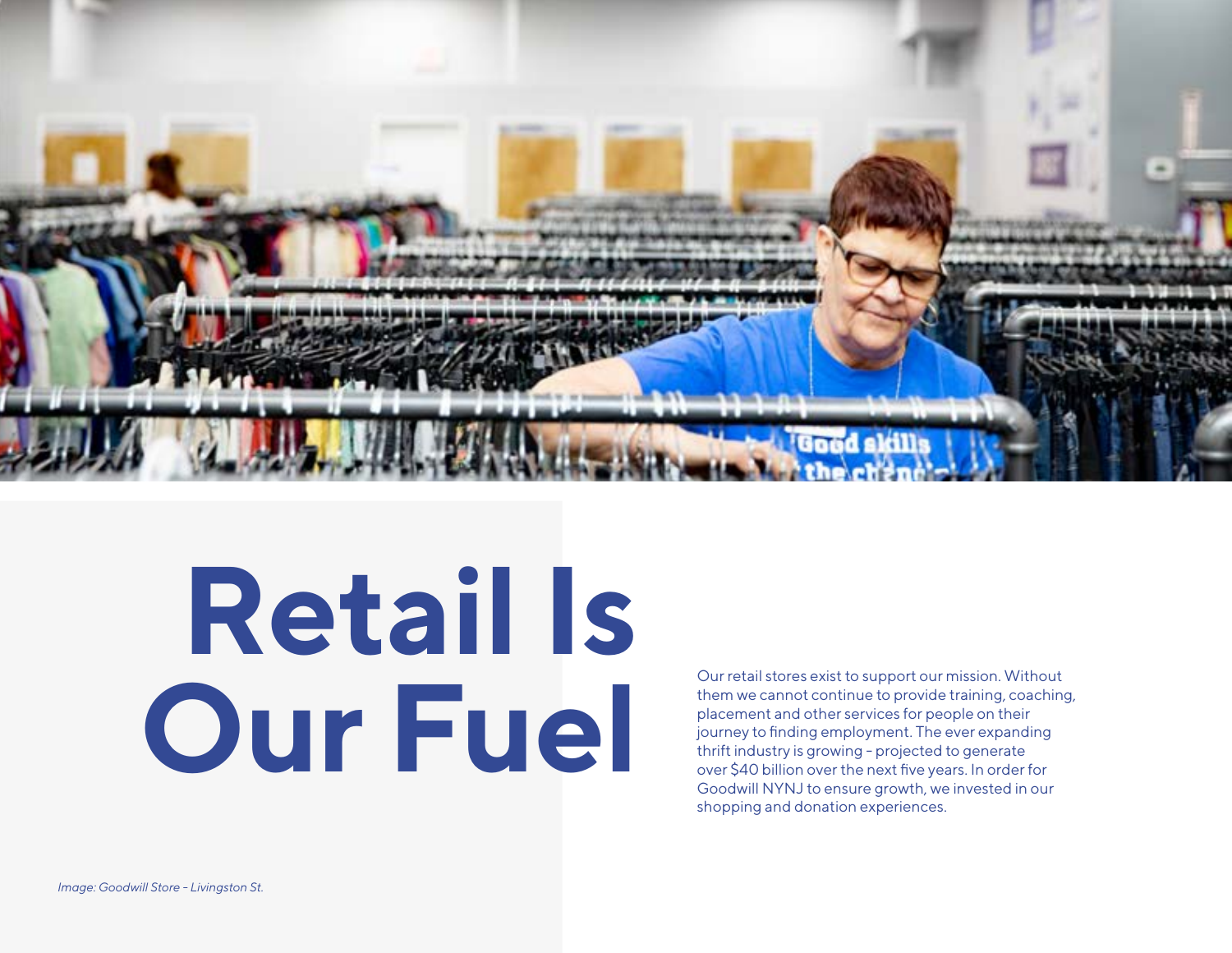# <span id="page-7-0"></span>**The Good That Keeps Us Going.**



## **Thank you, Your pre-loved goods are the engine that fuel our mission.**

Goodwill helps High school graduates with autism secure their first job. People with mental illness stay healthy, out of hospitals and on the job. Welfare recipients get a job, support their families and reach financial stability.

Revenue from our stores and ecommerce operations fuel our mission. Our generous donors and shoppers make possible for us to provide careers services for individuals with disabilities and other barriers to employment.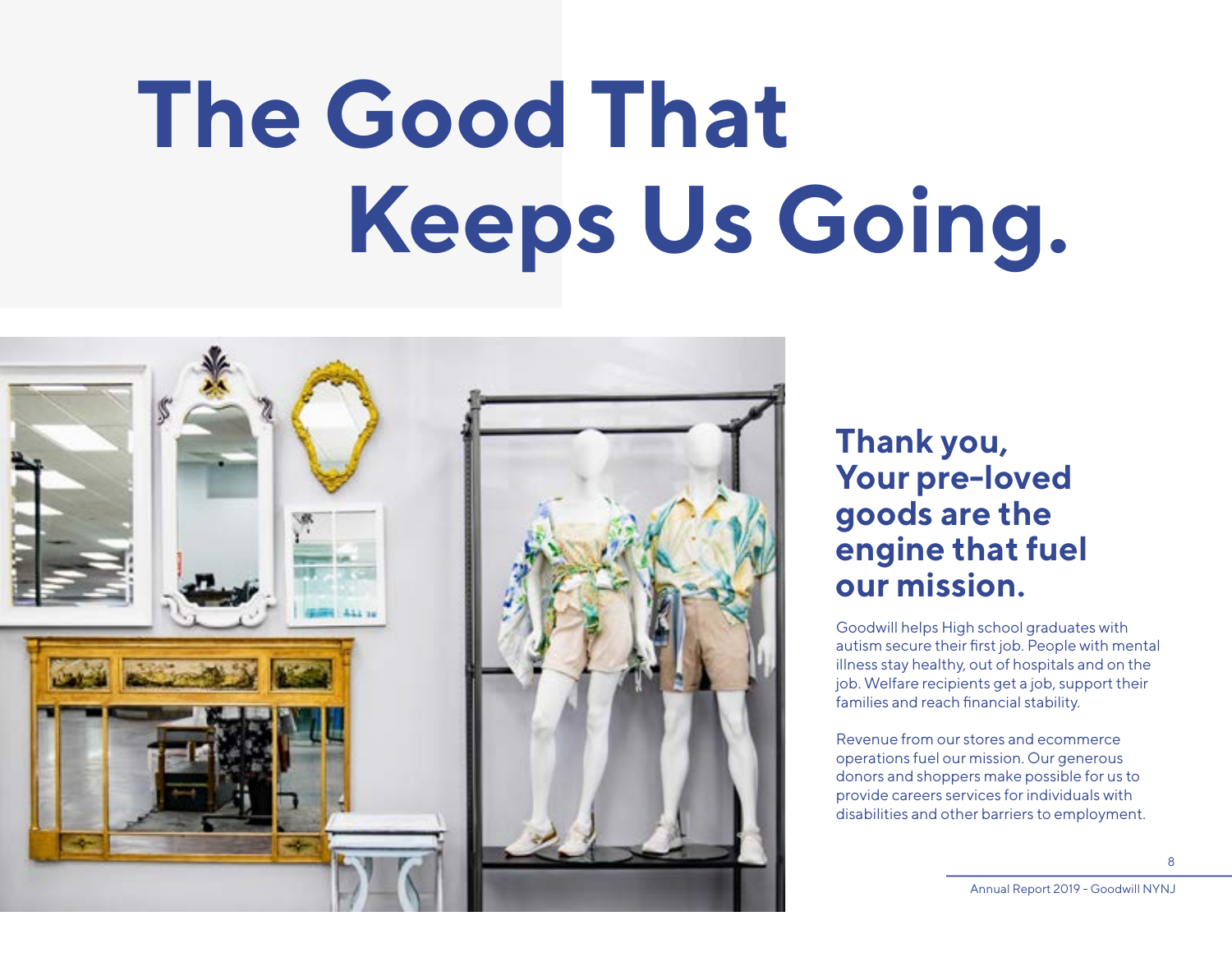## **Expanding our Retail Operations.**

Goodwill NYNJ is investing to make the shopping experience easier and more convenient. Starting this year and thanks to strategic partnerships, online shoppers can now compare the price of the items they are looking for and buy it on our **[shopgoodwill.org](https://www.shopgoodwill.com/nynj)** site at a lower price.

As climate-change concerns grow, the market for secondhand clothing has expanded. 70% of consumers have bought or are now willing to buy secondhand.

We are amplifying our message of mission, fashion and sustainability to reach new, younger and long-term shoppers and donors through our social media channels. We've seen follower growth across all major social platforms, leading with a 25% increase on Instagram in 2019.

Learn about in-store celebrity guest events, openings, promotions, and the nearest donation center to you.

Follow us: **@goodwillNYNJ**

 $000$ 



# **43 Million**

Pounds of pre-used clothing and goods kept out of New York and New Jersey landfills to be recycled, refashioned, re-loved.

## **1,089,759**

People have dropped their donations at our stores in 2019.

# **1,043,303**

Pounds of sportswear collected from runnings during a 7-year partnership with Department of Sanitation & New York Road Runners at the TCS New York City Marathon.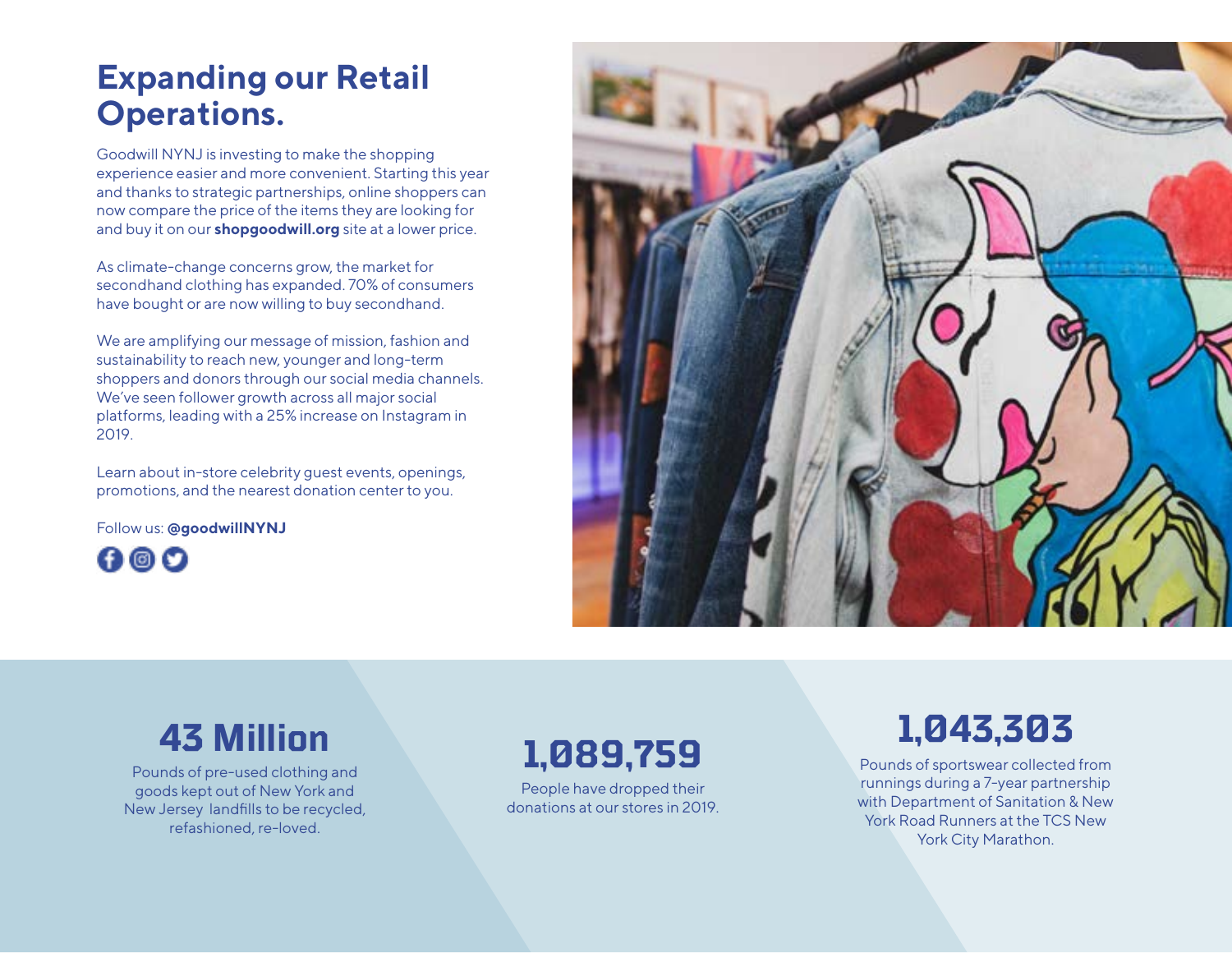<span id="page-9-0"></span>

# **Our Goodwill Success Stories**

*Photo: Google HQ*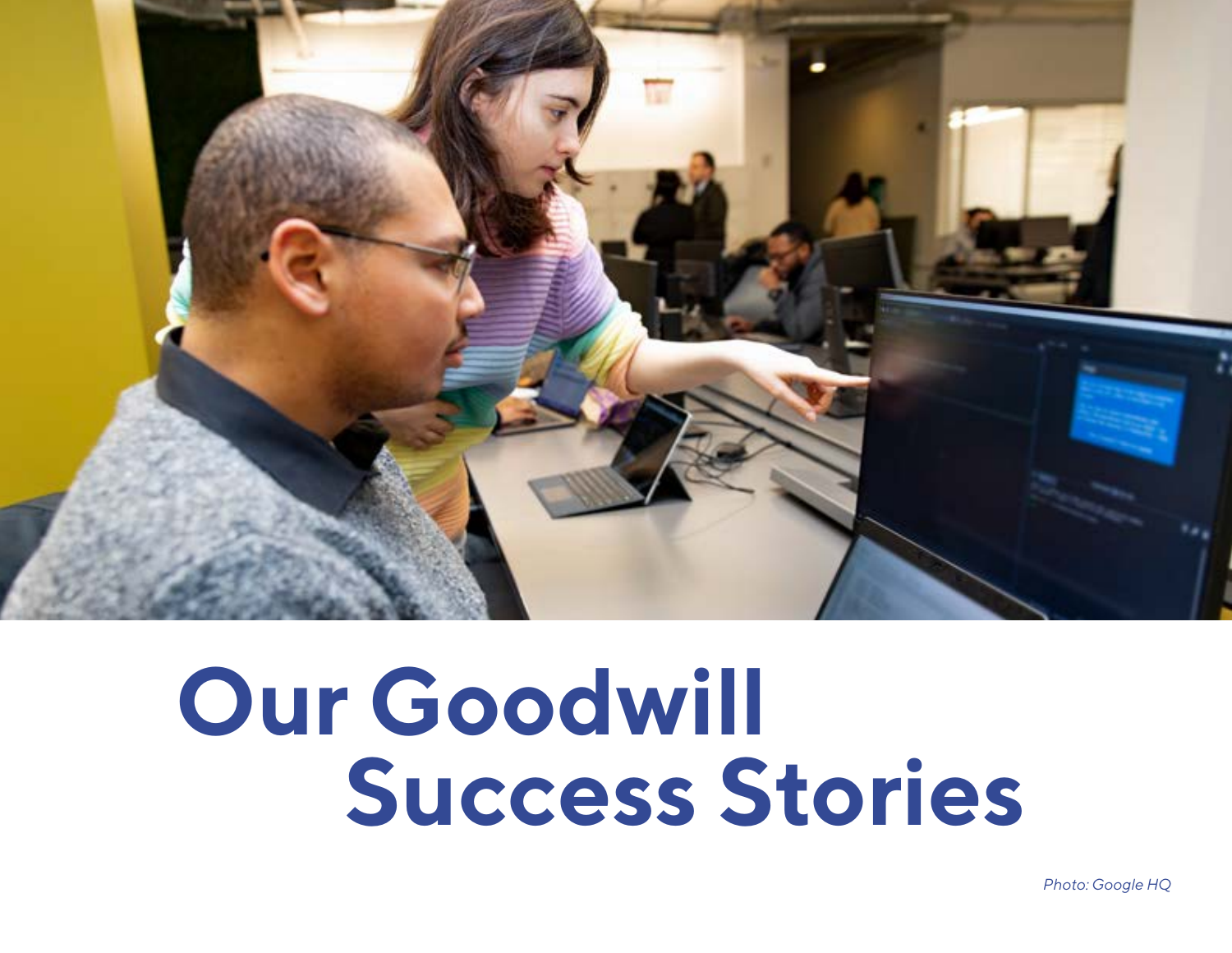<span id="page-10-0"></span>

# **Employment success with technology skills.**

### **Ying's Story**

Before coming to Goodwill NYNJ, Ying Zheng knew where his interests lied: Technology. He had taught himself at home how to use computers, and smart phones and boards. He spent hours online researching things, looking up fast food restaurants and the fastest way to get there.

Still, after graduating from high school with an IEP (Individualized Educational Program) diploma at age 21 in June 2012, Ying, a man with Autism Spectrum Disorder (ASD), joined our Bridges to Success program to find a job. He needed someone who would help him make the connection between technology and a career. Our staff assessed him skills and noticed that he was good at memorizing -that's how he learned the steps to research online.

So when the time was right, our Supported Employment program (SEMP) team found him paid internships to explore job options. He worked in diverse companies and positions - the Rubin Museum, Sephardic Nursing and Rehabilitation Center, Meals on Wheels. These internships were an eyeopener -he enjoyed the job responsibilities and his coaches and job developers found a place for him to apply.

Ying was hired as a data entry specialist at St. Francis Xavier High School on July 2015. There he updates student and other demographic information. Staff at the high school are very supportive and praised his performance. Last June, Ying was transferred to the Goodwill NYNJ Next Steps program, which is designed for adults with severe disabilities who are working. Next Steps offers recreation and socialization activities, as well as activities focused on helping workers with disabilities make the next steps in their lives. Ying continues to receive support during his days off of work, socializes with his peers and is working on achieving a more self-sufficient life. He wants to live on his own - true independence!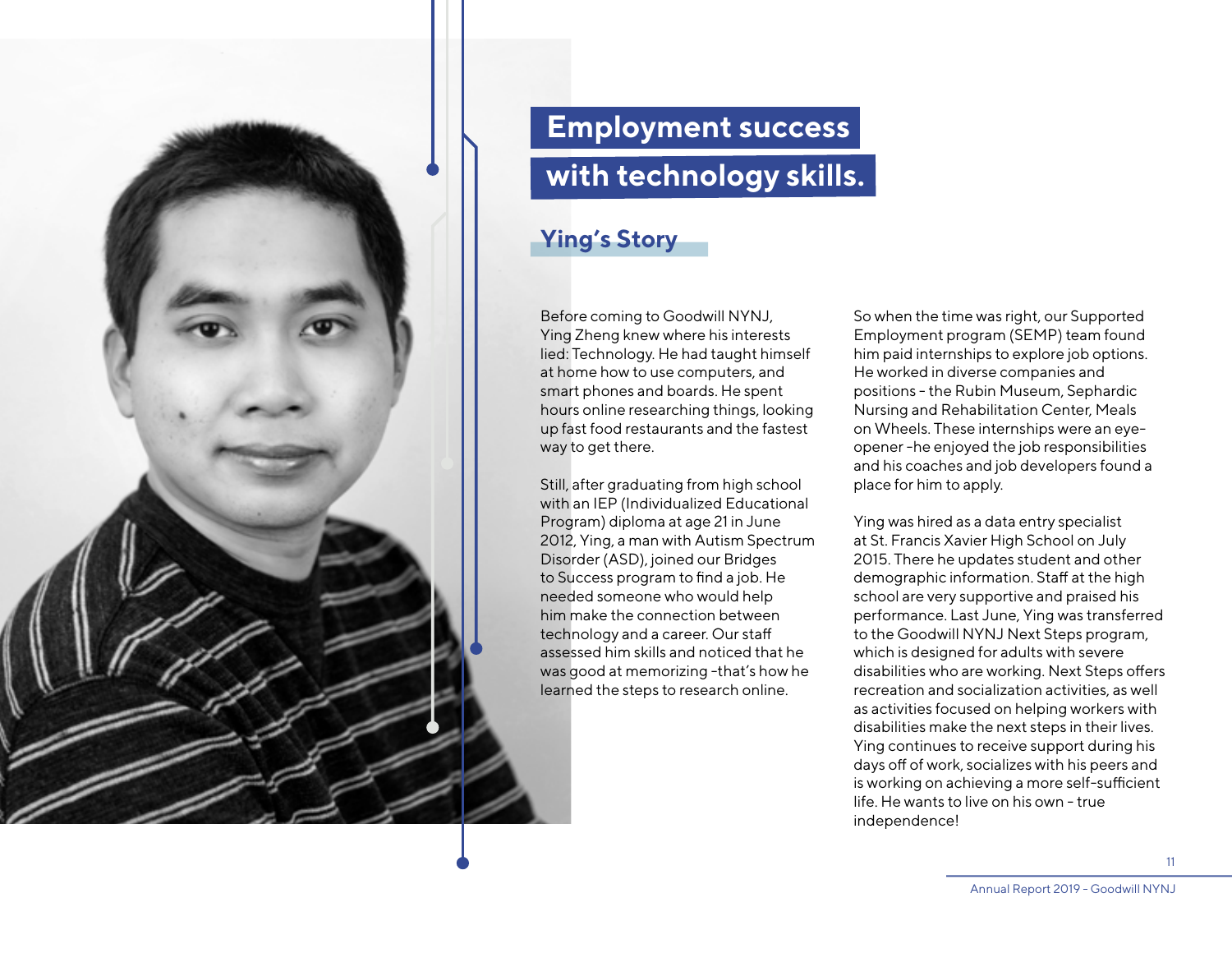### **Developmental**

## **Disability Programs**

**We believe that all people with an intellectual or developmental disability, including persons on the autism spectrum, deserve the opportunity to achieve their maximum potential.**

**We offer a wide variety of options to build skills such as travel, socialization, money management, communication and other daily tasks to help individuals live richer, more independent lives while creating a path to employment.**

### **Facts to overcome:**



## **14%**

Of adults with ASD held paid, community-based jobs perhaps as a result of only one-fourth of these individuals having community employment as a goal in their service plan.



# **54%**

Participated in an unpaid activity in a facility (where most other workers had disabilities).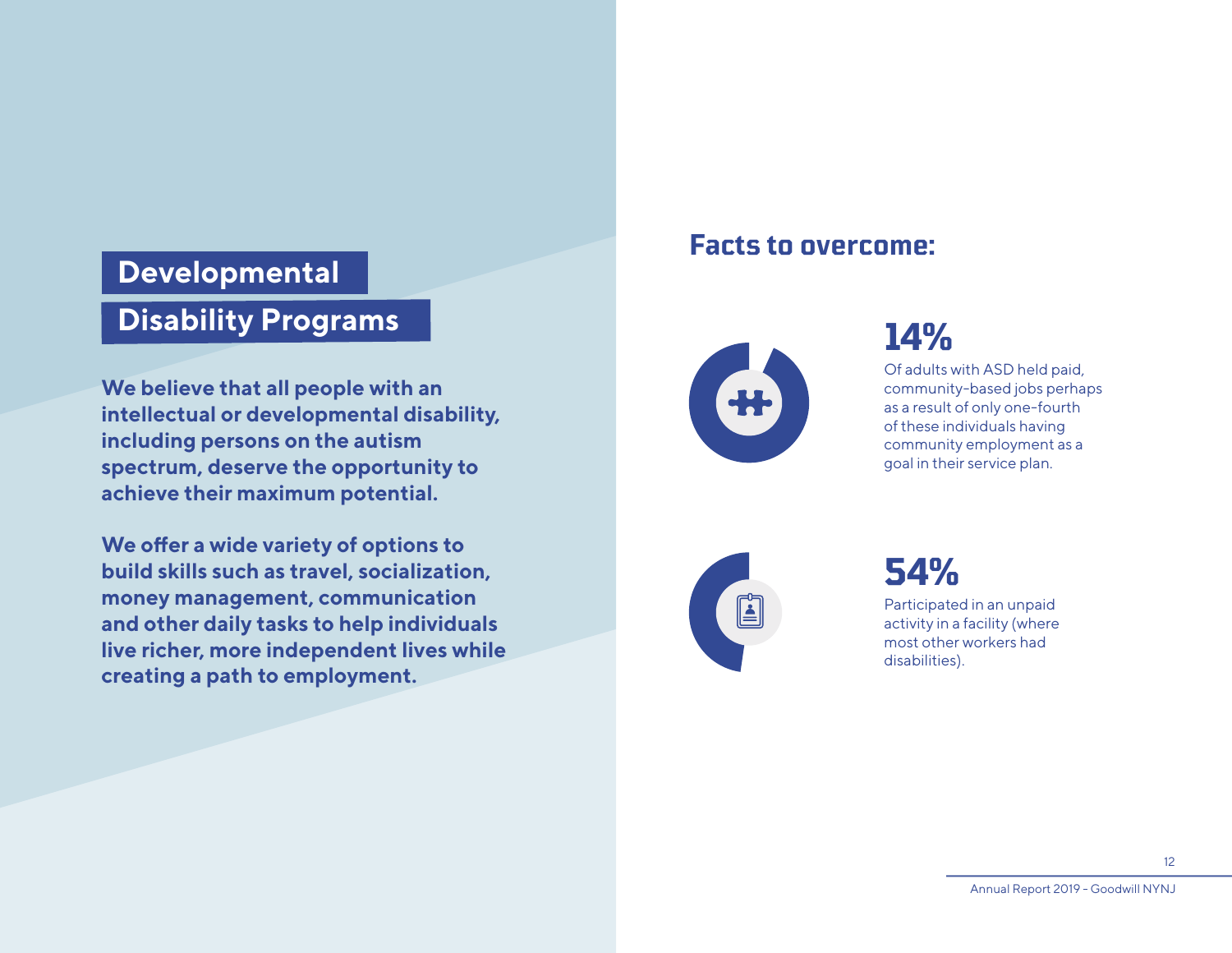<span id="page-12-0"></span>

## **Mental health**

## **treatment & job security.**

#### **Jennifer's Story**

Jennifer had endured years of mental health issues when she came of age to enter the workforce, and nothing was going to stop her from attaining this dream. Regardless of the ups and downs from her illness, she persevered and was unstoppable. She says: "My strength and fortitude in the recovery I was able to make enabled me to overcome any challenge. I was able to learn the skills necessary to manage and problem-solve difficulties as they arose."

Jennifer worked steadily at Kmart as a Customer Service Associate for seven years and, with that achievement under her belt, she was ready to improve her career prospects. Jennifer came to Goodwill's Seamark Pros program in February of 2018, at the age of 31, seeking to find a support system with mental health and employment services that would enable her to find a job that was more fulfilling and provided the opportunity for more work hours. She came just in time as her Kmart location closed their doors permanently and she had only a month to plan for a new career.

With her own extensive search efforts, resourcefulness, and devoted support from her Goodwill NYNJ Career Recovery Counselor Jewel, she found and applied for a highly competitive position at Amazon in Staten Island. After a lengthy interview process, she was hired and placed in their "picking" department. At her 3-month review, she was recognized as the most productive employee in her entire department—including managers. She picked over 57,000 items with only one error These scores were even higher than her managers! Because of her hard work and consistency, she was promoted, received a significant pay raise, and was transferred to another department.

To ensure continued success, Jennifer was part of Goodwill's "Ongoing Rehabilitation Services" The support from her Goodwill team was critical as Jennifer worried she was slow or doing a poor job, and she had to overcome the obstacle of a long commute to work. Jennifer and her counselor Jewel practiced skills to plan ahead to ensure she had the energy for work, focus, and mental wellness required for these long days. They worked on a good bedtime routine, how to manage her energy level so she would be less vulnerable, and how to be assertive in her communication and not see feedback as criticism. In addition Jennifer received Benefits and Financial Management from Goodwill to assist in navigating the transition from Medicade benefits to investing in a health insurance plan that benefits both herself and her husband.

Presently, she is working 30 hours a week. She receives full benefits for herself and her husband—including medical benefits, vision and dental, 401K, flex savings/ spending, discounts to many partnering companies, 17 paid vacation days per year, paid sick and personal days, and commuter incentives. Not to mention, she gets a free Amazon prime membership and discounts. With all the support from Goodwill NYNJ, Jennifer now feels settled and confident in the work that she does at Amazon, and she has become an excellent communicator. She views this position as an opportunity for her to save to buy a home, to move up in a growing company, and to plan for retirement outside NYC. Finding what she considers a "real career" has been a cornerstone in moving her life focus from "getting by" to "thriving." For the first time in her adult life, she feels that she has the stability to focus on doing the hard work that allows her to find more happiness in her life.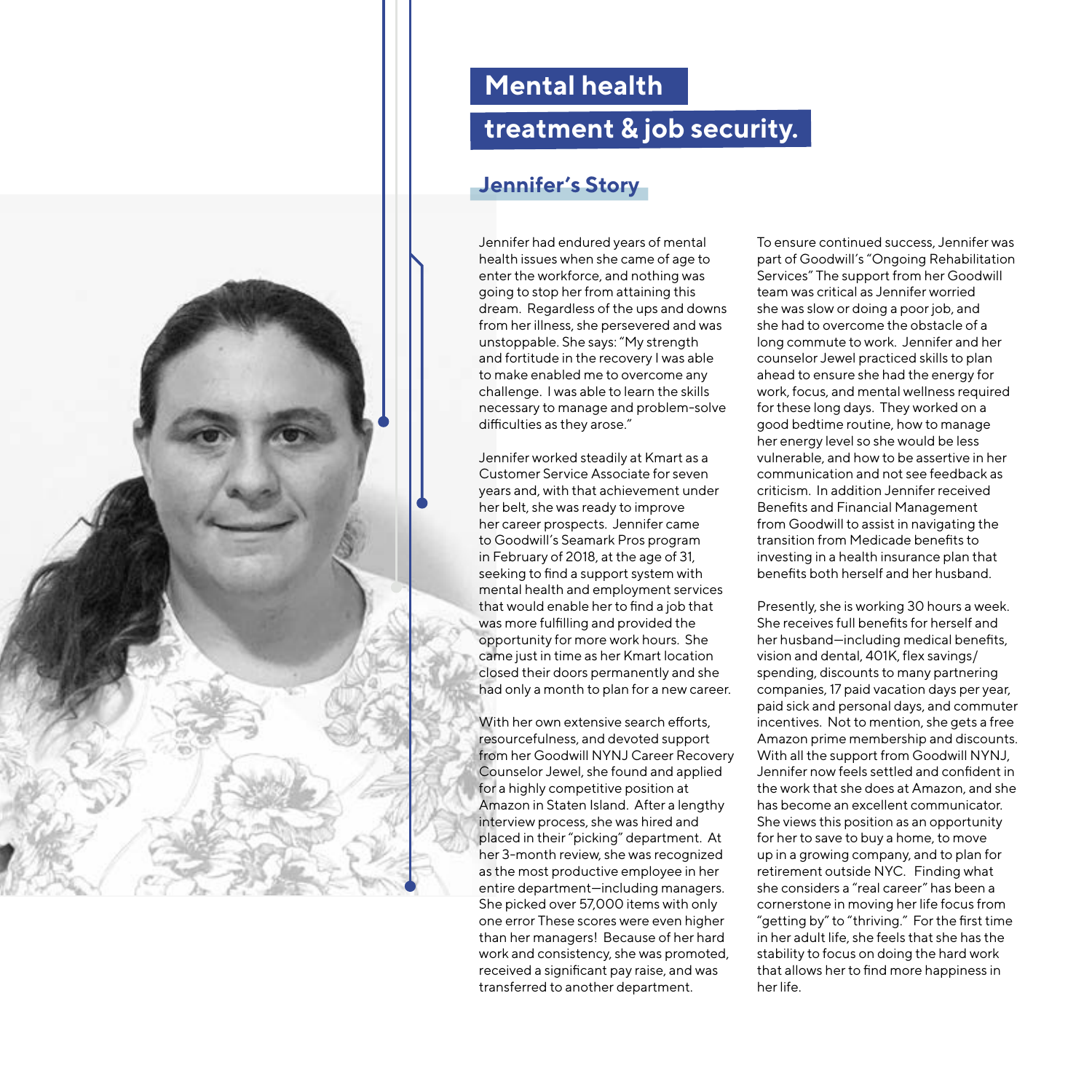### **Behavioral Health**

### **Programs**

**The link of mental illness and unemployment is undeniable; because of that we support Behavioral Health Services for adults with serious mental illness and/or co-occurring substance use disorders.**

**Our comprehensive treatment and rehabilitation services support participants on their path to recovery. We aim to help them to gain the necessary skills to live independently in their own home, develop a supportive network in their own community, obtain an education, and get a job.**

### **Facts to overcome:**



## **30%**

Of people served by the public mental health system are unemployed and want to work and only less than 2% of individuals with mental health diagnosis seeking work receive supported employment services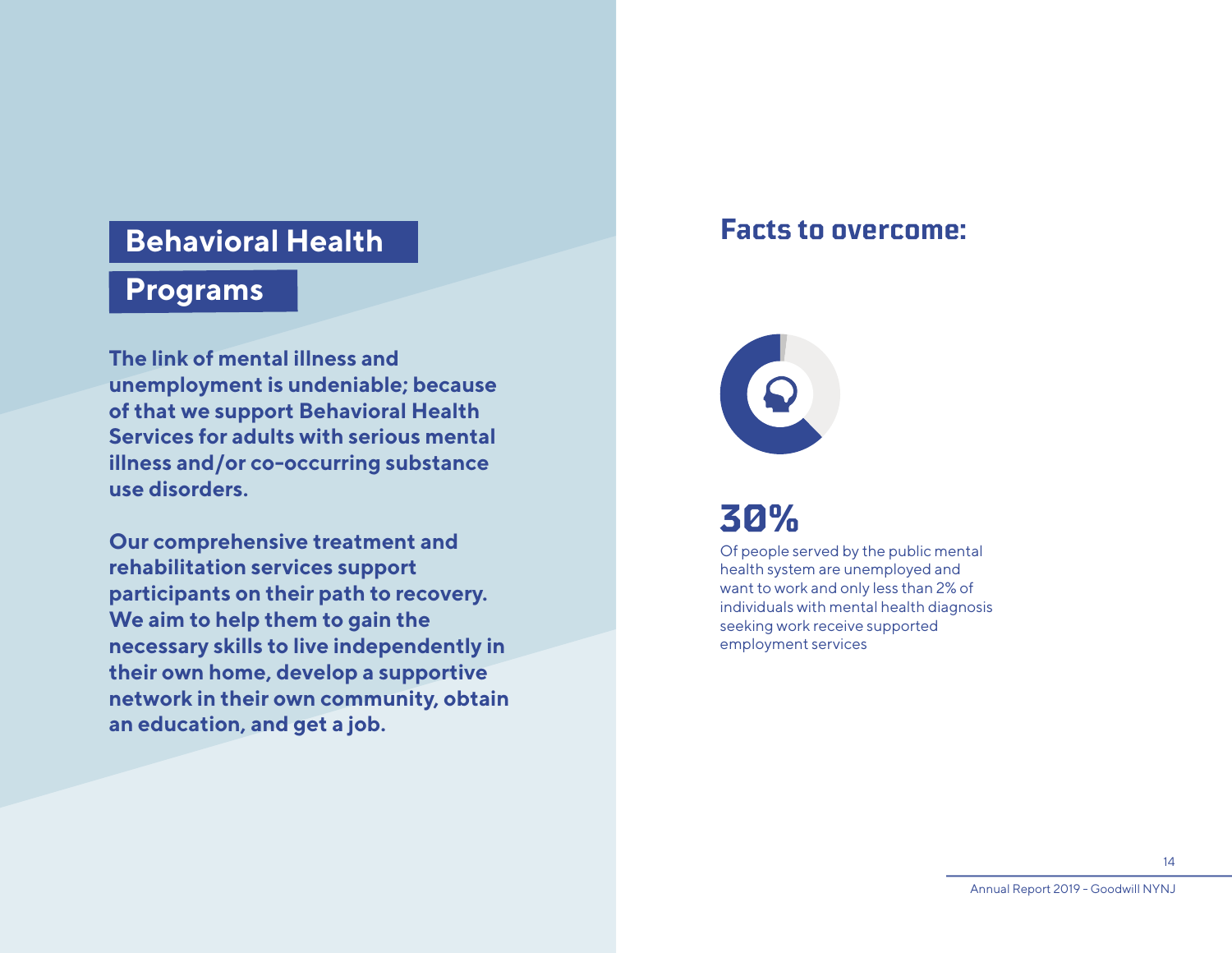<span id="page-14-0"></span>

# **Digital skills as a foundation.**

#### **Janeem's Story**

When Janeem fell on hard times and lost her job in the summer of 2018, she was no stranger to the field of social services and the helping work that Goodwill offers. Her life goal was always to be of help to anyone who needed it, and in the service of this goal, and providing for her four children while also raising her sister's daughter.

Janeem says when she arrived at Goodwill's Career Advance Program, it was like coming home to family. Every person she met smiled at her warmly and welcomed and helped her like kin. They cared if she was okay, and this made a lasting difference. They enrolled her in Goodwill NYNJ's Direct Support Professional course and the Community Health Worker course offered by CUNY York College. She also took classes that advanced her digital skills through our Google IT certification Course. Newly trained, Goodwill NYNJ helped her get a job as Adoption Specialist with Heart Share St. Vincent in September 2018. She has been there ever since.

In her work as an Adoption Specialist, Janeem took what she learned from Goodwill employees, the love and the caring, and is paying it forward. Believing "every child deserves a family", she places children with the most challenging histories with the right families who will provide the devoted care these children need.

Janeem isn't stopping there. Always believing that "if you put your mind to something it will pay off," she has enrolled in the graduate degree program at Hunter College to advance her career in social work and human services. She will graduate with a Master's Degree, and is eternally grateful to Goodwill for giving her the foundational support to make this dream attainable. Her career, she says, will be about "giving others a chance, like Goodwill gave her a chance."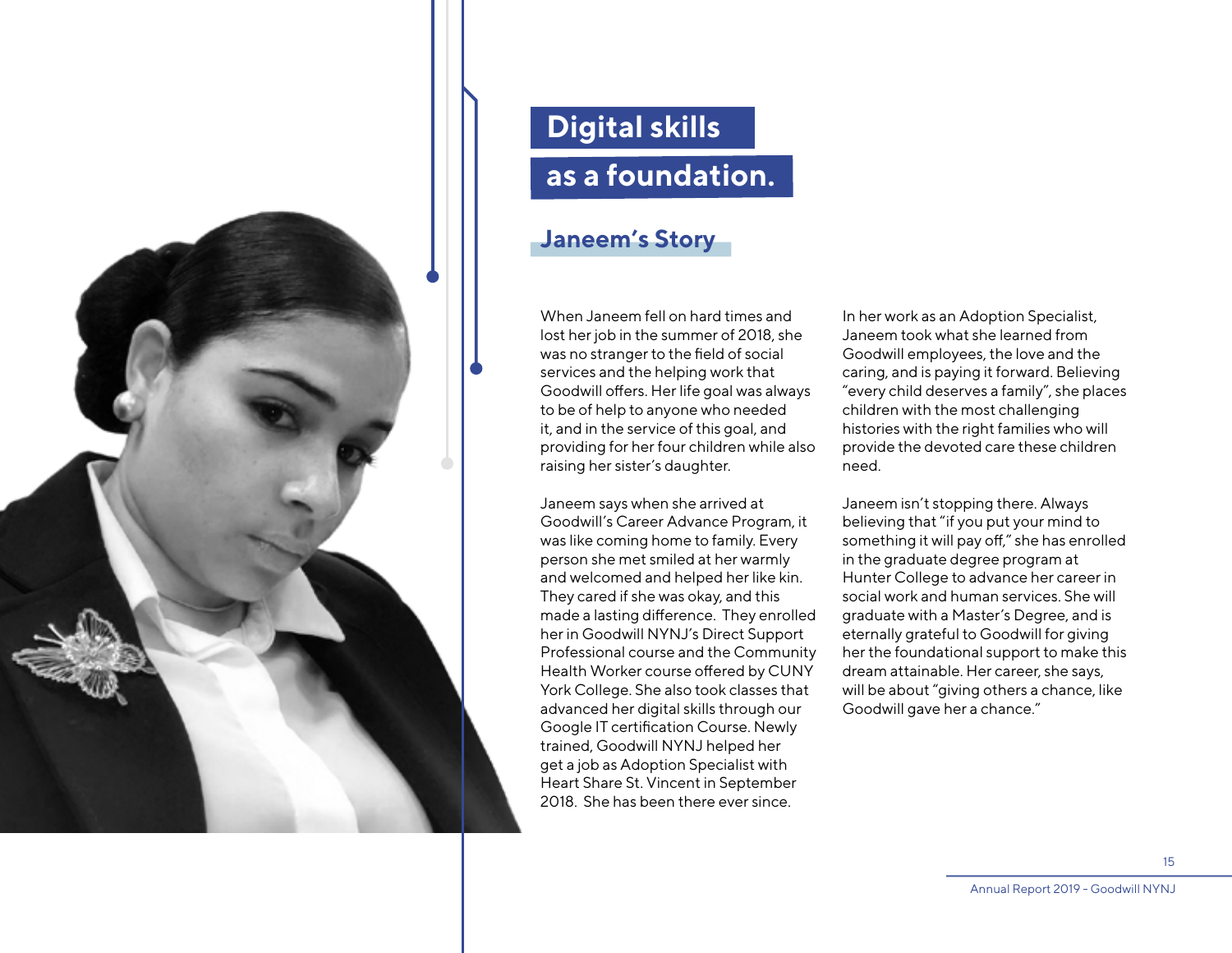## **Workforce**

## **Developmental**

#### **Programs**

**At our core, we know that a job is within the reach of every person who comes through our doors – a world where there are no barriers to getting and keeping employment.**

**Our approach is unique – combining individualized person-centered support that removes each person's barriers to employment (transportation, equipment, childcare) and adding that to the industry best-practice of sector-based placement. Knowing security, health care, retail and transportation fields, we design ways to enter those growing occupations.**

**We help people learn new skills that employers want with customized training. And because of our Goodwill Guarantee we make sure to help people keep a job with post-employment support.**

### **Facts to overcome:**



**\$29,580** The annual salary for

entry level Health Care position.



**26%** The unemployment rate for Americans ages 18-64 with a high school diploma only.2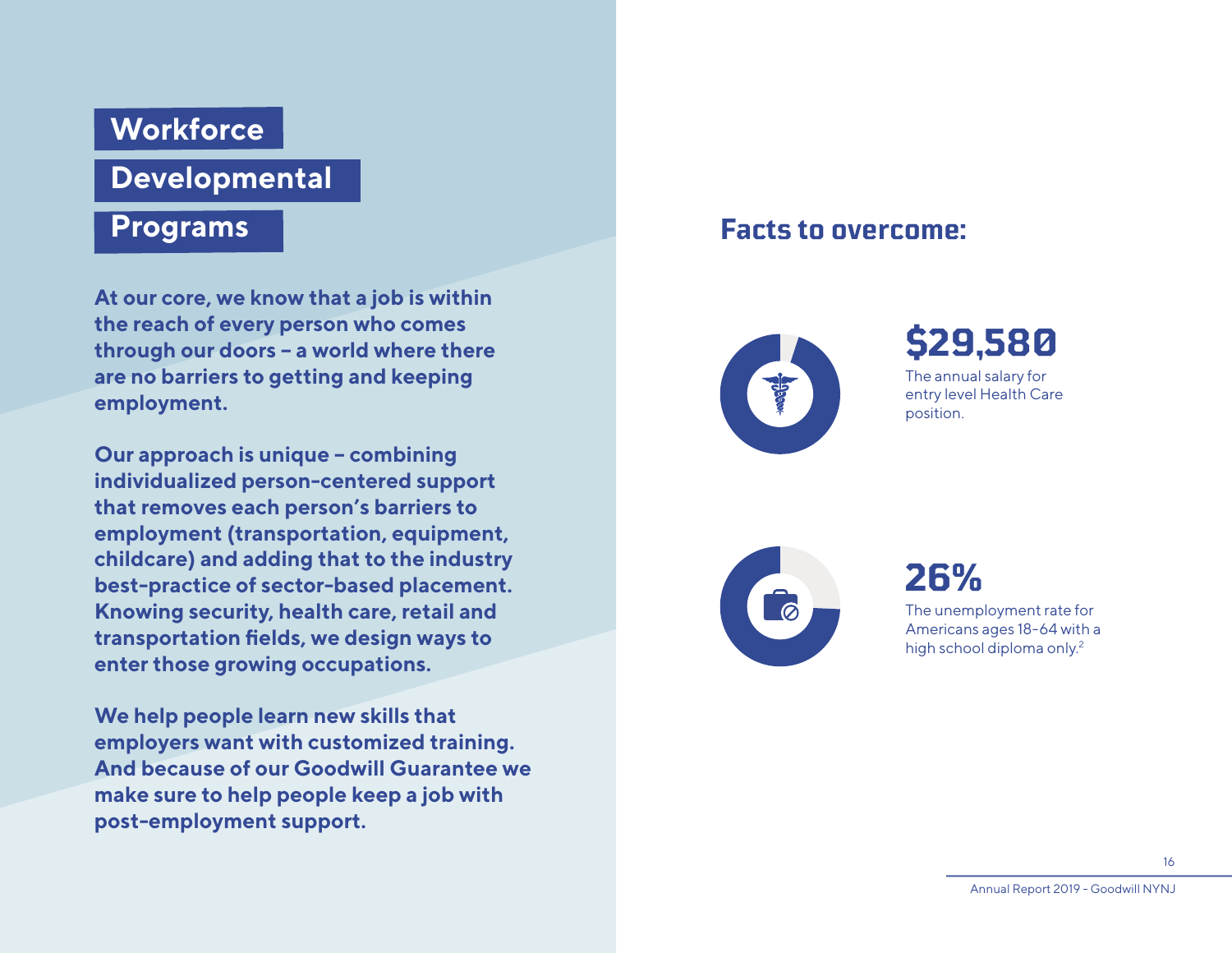## <span id="page-16-0"></span>**OUR PARTNERS**

#### **Foundation and Corporate Funders**

**\$50,000 - \$150,000** Google, Inc.

**\$10,000 - \$25,000** Johnson-Stillman Family Foundation HUB International Limited

#### **\$5,000 - \$9,999**

The Sandra Atlas Bass and Edythe & Sol G. Atlas Fund Kelley Drye & Warren, LLP PVH Foundation/Tommy Hilfiger Matter Real Estate AllianceBernstein L.P. Gap Foundation Transwestern

#### **\$2,500 - \$4,999**

ADP Marsh & McLennan Agency Nixon Peabody M&J Edelman & Associates Sterling Sanitary Supply Corp. EmblemHealth Services, LLC Marks Paneth LLP Credit Suisse Assured Guaranty

#### **\$1000 - \$2,499**

Lawrence Leaf Entergy Corporation DayBreak Staffing Philadelphia Insurance Companies Knights of Columbus Google, Inc. Balady Promotions Search With Imagination Upright Labs Gensler MJB Asset Management LLC

#### **Public Funders**

New Jersey Department of Labor, Division of Vocational Rehabilitation Services (DVRS) New Jersey Department of Human Services, Division of Developmental Disabilities Orange High School

New Jersey Regional Day School Roselle High School United States Social Security Administration (SSA) New York State Industries for the Disabled (NYSID) New York State Office of Temporary and Disability Assistance (OTDA) New York State Education Department (NYSED), Adult Career and Continuing Education Services - Vocational Rehabilitation (ACCES-VR) New York State Office of Vocational and Educational Services for Individuals with Disabilities (VESID) New York State Office of Mental Health (OMH) New York State Office for People with Developmental Disabilities (OPWDD) New York City Human Resources Administration (HRA) New York City Department of Youth and Community Services (DYCD) New York City Department of Education (DOE) New York City Department of Health and Mental Hygiene (DOHMH) Town of Hempstead Department of Occupational Resources New York State Office of Children and Family Services (OCFS)

#### **Legacy Donors**

Rutherford L. Moore Estate

#### **Donors**

**Goodwill NYNJ thanks all of our generous individual donors. Individual donors listed above gave \$1,000 or more in 2019. While we cannot list all of our many loyal donors here, every dollar counts and we appreciate all of your support.**

Ms. and Mr. Susan K. Allen Mr. Eugene Assaf and Ms. Elizabeth McHenry Mr. Andrew Baehr\* Mr. Simon B. Barbosa Mr. and Mrs. Henry Barkhorn III Mr. Damodaram Bashyam\* Mr. David Belkin\* Ms. Katherine Black\*

Mr. Trevor Bond Mr. David C. Coquillette\* Mr. Michael Coyle\* Ms. Michele Coyne Mr. David Duplantis\* Mr. Brian Fetherstonhaugh\* Mr. Michael Gabelli Ms. Katy Gaul-Stigge Mr. Rich Goetzl Mr. Henry E. Gooss\* Mr. Donald Huber\* Mr. Madhuveer Konidena Mr. Kim Man Li Mr. Renato Matos Ms. Irene Murphy Mr. Jeffrey Oke\* Mr. Taso Panagiotopoulos Ms. Ruth K. Pannell Mr. and Mrs. Gary Penisten Mr. and Mrs. John and Alice Peterson Mr. Matthew Reid Mr. William Sales\* Mr. Josh Sandbulte and Ms. Tracy **Strauss** Mr. William J. Staples Ms. Cynthia R. Stebbins Mr. Ron Thurston\* Ms. Deborah Weinswig\* Mr. Don M. Wilson III\*

Mr. Blake Bolan

*\*Indicates a member of the Goodwill NYNJ Board of Directors*

#### **Help us keep the good going:**

Join our list of partners to help support and expand our employment programs. Learn how, visit: **[goodwillnynj.org/donate/financial](http://goodwillnynj.org/donate/financial)**

ANN INC.

**The Container Store** 

MANHATIAN KIDS

THE CANVAS

wework

For Financial Giving Opportunities: **[development@goodwillny.org](mailto:development%40goodwillny.org?subject=Financial%20Giving%20Opportunities)** For Clothing + Goods Donations: **[donations@goodwillny.org](mailto:donations%40goodwillny.org?subject=Clothing%20and%20Goods%20Donation)**

bravo

**CR** Consumer

CROSSROADS

Google

**Adhenty than Terms** 

stuytown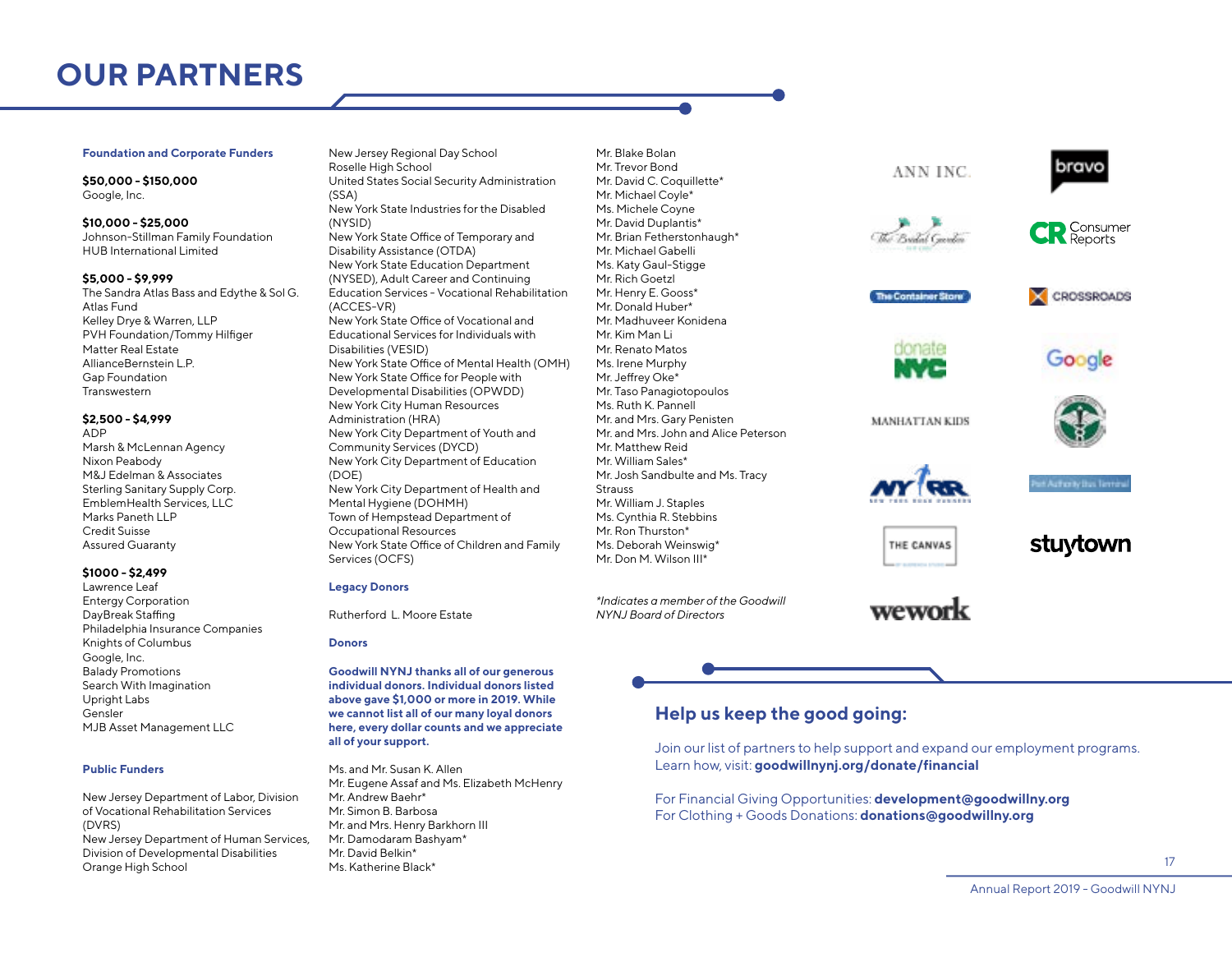## <span id="page-17-0"></span>**FINANCIAL STATEMENT**

#### Full 990 available at **[www.goodwillnynj.org](https://www.goodwillnynj.org/about-goodwill)**

#### **Summarized Financial Position As of June 30, 2019**

| <b>ASSETS</b><br>Cash and Cash Equivalents<br>Accounts Receivable and Pledges Receivables<br><b>Other Assets</b><br>Property and Equipment                                                                                 | 24,755,167<br>11,000,526<br>12,922,102<br>4,008,604                           |
|----------------------------------------------------------------------------------------------------------------------------------------------------------------------------------------------------------------------------|-------------------------------------------------------------------------------|
| <b>TOTAL</b>                                                                                                                                                                                                               | 52,686,399                                                                    |
| <b>LIABILITIES AND NET ASSETS</b><br>Payables and Other Liabilities<br>Mortgage<br><b>Net Assets</b>                                                                                                                       | 25,605,076<br>887,297<br>26,194,026                                           |
| <b>TOTAL</b>                                                                                                                                                                                                               | 52,686,399                                                                    |
| Summarized Financial Results for the Year Ended June 30, 2019                                                                                                                                                              |                                                                               |
| <b>ORGANIZATIONAL REVENUES</b><br>Contributions<br><b>Contributions - Donated Goods</b><br>Sales of Goods and Contract Services<br>Fees and Grants from Governments<br>Tenant rent<br>Other                                | 1,065,911<br>48,642,141<br>43,134,857<br>23,484,269<br>1,649,459<br>4,089,938 |
| <b>TOTAL</b>                                                                                                                                                                                                               | 122,066,575                                                                   |
| <b>ORGANIZATIONAL EXPENSES</b><br>Sales of Goods and Contract Services<br>Rehabilitation and Employment services<br>Management & General<br><b>Other Supporting Services</b><br>Fundraising<br><b>Residential Services</b> | 83,179,406<br>25,854,438<br>11,008,565<br>305,521<br>465,655<br>2,593,046     |
| <b>TOTAL</b>                                                                                                                                                                                                               | 123,406,631                                                                   |
|                                                                                                                                                                                                                            |                                                                               |

**NET INCOME 1,340,056\***

*\*Includes Sale of Property & Equipment, Investment and Other Non-operating Activity.*